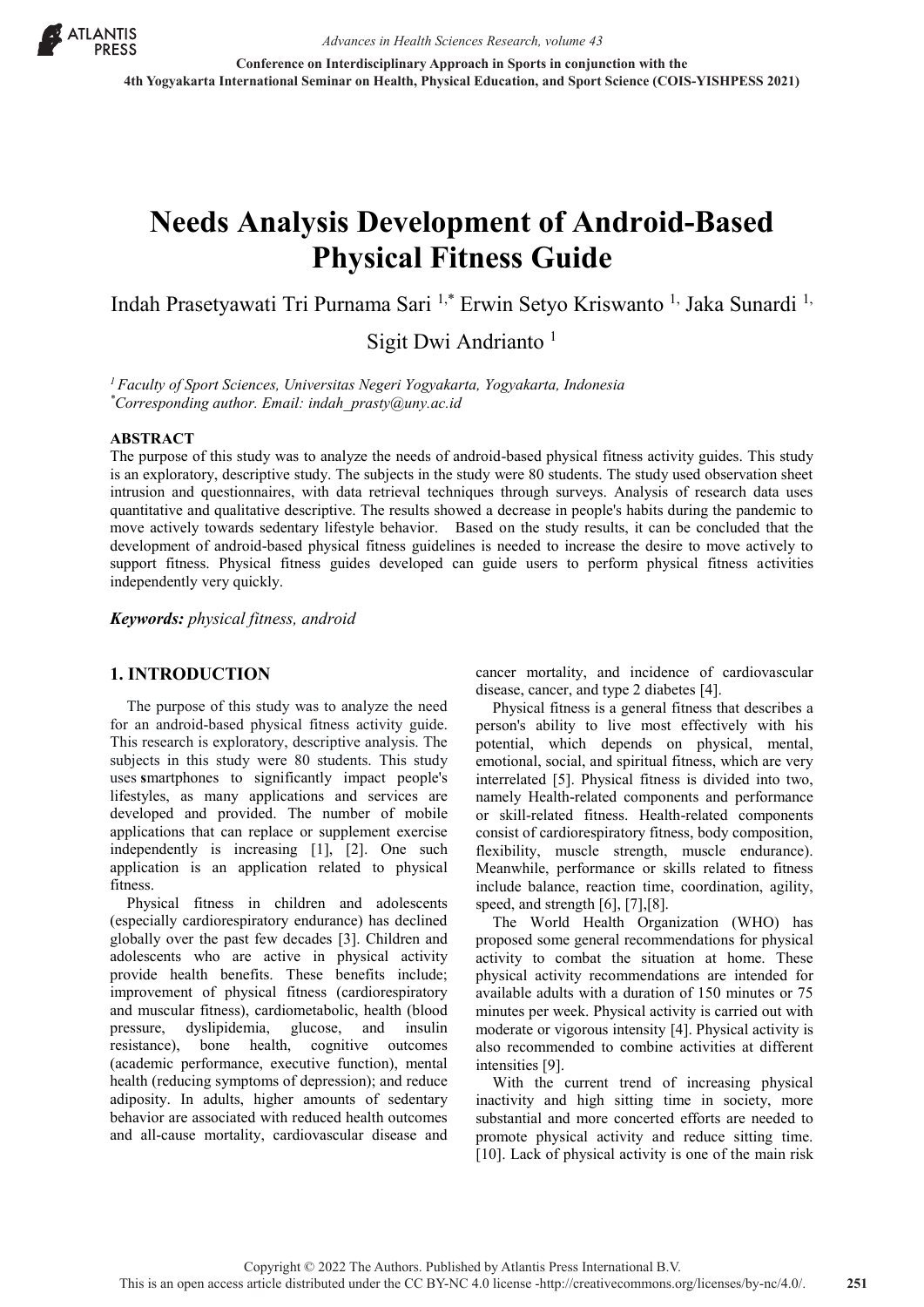factors for death. What's more, people who are not physically active. Today, the phenomenon of low physical activity also occurs in Indonesia[11]. Physical activity that is carried out activities to achieve fitness is essential during the current pandemic. This is because active physical activity can help to overcome this pandemic, especially in increasing body immunity and maintaining human health and quality of life [12].

The increasing number of android-based physical fitness applications related to the concept of physical exercise, especially physical fitness, is expected to help users to be able to practice independently and be able to change towards an active lifestyle. However, many questions regarding reliability, information integrity, ease of access are raised by the application. On the other hand, physical fitness applications are expected to promote healthy and active living in the community. This research aims to find out the guidelines for fitness activities that need to be developed. The results of this study are expected to provide information on physical fitness guidelines that need to be developed so that they can guide users to carry out physical fitness activities independently very easily.

## **2. METHODS**

The subjects in this study were students from the health and recreation physical education study program. The number of students who participated in this study was 80 students (61 males and 19 females). Specifically, the characteristics include ages 18-23 years (mean 19.9, SD 1.07). Weight 45-83 kg (mean 62.7, SD 10.4), height 155-185 cm (mean 165.7, SD 6.9).

This research is exploratory, descriptive research. Data collection procedures involving students of the Faculty of Sports Science, Yogyakarta State University. Samples were randomly selected to participate in taking part in the research study. Data was collected through an online questionnaire sheet. The needs analysis questionnaire contains the following questions: 1) What do you know about physical fitness and physical fitness measurement guides?, 2) Have you ever read physical fitness books and physical fitness measurement guides? Have you ever taken a physical fitness test?, 3) In your opinion, has the use of conventional books (printed books, textbooks, and pocketbooks) been influential in physical fitness and physical fitness measurement? Why?, 4) How well do you understand the theory and practice of measuring physical fitness? What sources did you use to learn this?, 5) Do you have a cell phone? What type and brand of cell phone do you use?6) In a day, how often do you use your cellphone instead of using a book? Why?, 7) In your opinion, is

there a need for a mobile application containing guidelines and measurements of physical fitness?, 8) During outdoor conditions, especially in physical fitness activities. In your opinion, which one is more suitable and more practical between using conventional books or using applications on mobile phones?, 9) Which do you prefer, a physical fitness measurement guide book or an application? Why?, 10) What are your suggestions for developing an androidbased physical fitness activity guide?

Data analysis in this study used quantitative and qualitative descriptive.

## **3. RESULTS**

In this study, researchers developed problems related to physical fitness. This was based on the background of the considered complex problems and the issues that needed to be solved. The initial analysis was conducted through an online questionnaire to 80 adults still actively doing fitness sports in Yogyakarta.

In this study, researchers developed problems related to physical fitness. This was based on the background of the considered complex problems and the issues that needed to be solved. This requires analysis stage is carried out using a literature study and collecting information from physical fitness activists. The initial analysis was conducted through an online questionnaire to 80 adults still actively doing fitness sports in Yogyakarta.

Based on the research needs analysis results, as many as 93% stated they had heard of the actual physical fitness test. Based on questions number one and two, respondents noted that most knew several physical fitness measurement tests, including the Indonesian Physical Fitness Test (TKJI), Balke Test, Beep Test, etc. Subjects with a percentage of 96% stated that their knowledge of fitness measurement tests based on items with an index was only limited to knowing, the majority of respondents admitted that in their experience they had done it but were never given a more specific understanding of the test which caused respondents not to understand correctly.

In the general conclusion of the answer to question item number three, 64% of respondents stated the ineffectiveness of conventional/printed books in supporting the implementation of physical fitness measurement tests. Assuming that books are not practical to carry anywhere, many respondents want practicality in recording and processing results. This cannot be obtained using conventional books because they have to calculate based on formulas. However, if you use an application, you can easily input data and know the results.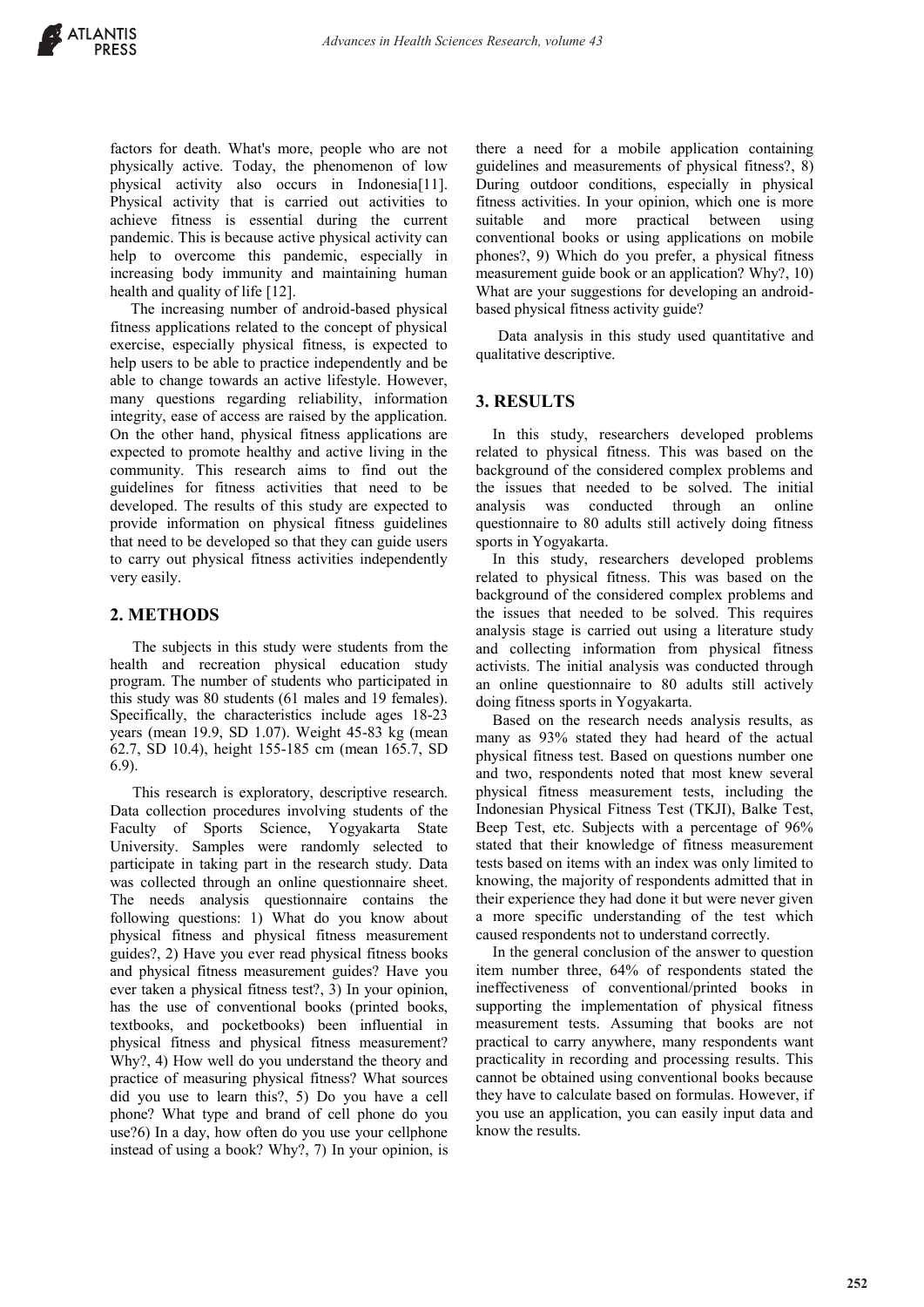Respondents based on item number four argue that if they do not know the exact source of the book or journal, what questions can be used as a reference to obtain information about physical fitness measurements. As many as 24% of respondents answered question number two by never answering a fitness test directly. In contrast, most other respondents stated that they had taken a fitness test during the selection to become an athlete or in college. Further data based on point number five as many as 100% of respondents stated that they had used an Android-based cellphone or similar questions (ios). Based on the survey on question number six to respondents, as many as 94% of respondents admitted they interact more often using cellphones than using books every day to obtain information. This is because they think that cellphones are considered more flexible to carry and access anytime.

In addition, based on the survey answering question number seven, 92% of respondents admitted that they needed a software-based application guide that could be easily accessed on their cellphones to support fitness exercises independently. A total of 96% of respondents stated in their answer to question number eight that the guide in the form of android software is more suitable if taken when doing fitness exercises than conventional books.

In question number nine, 93% of respondents stated that they would prefer a fitness guide to a conventional book to do physical fitness exercises independently; this is also based on the fact that conventional books are vulnerable if taken to outdoor activities. The research subjects suggested making a simple physical fitness guide, the proper steps, easy to reach, enjoyable, and added visualization aids using pictures.

## **4. CONCLUSION**

Result data Based on the research, it is necessary to develop an android-based physical fitness activity guide. The Android-based fitness activity guide was chosen because currently, people use Android more than conventional people. It is easier for people now to access information in it. It can facilitate people to be able to improve their fitness independently.

Smartphones have powerful computing and communication capabilities that allow machines and other data-driven analytical algorithms to personalize physical activity programs for each individual. In addition, the last few generations of smartphones have integrated powerful activity features and allowed the collection of actual physical activity data from each individual [13], [14].

Android-based physical fitness activities were chosen because Android-based applications are easily accessible to the public and are designed to record, report, report, and analyze the implementation of physical fitness measurements [11]. In addition, the Android operating system is open-source, which is very open for developers to create applications according to their individual needs so that mobile applications can be developed using free software, which Windows, Linux, and macOS support. Another reason is that more people choose to use an Androidbased smartphone than iOS because it is more affordable [15],[17]. Android-based applications also occupy more than 70% of the smartphone market in the world (Anbalahan [2]).

The research results entitled Mobile Applications for Training Plans Using Android Devices: A Systematic Review and a Taxonomy Proposal, states that mobile applications can improve the health, wellbeing of users and can be used in any scientific study [1]. Android-based physical fitness guidelines currently need to be developed, this is supported by the fact that physical fitness that is developed at the same time can have an impact on increasing aspects of literacy, motivation, and integration education to help people have better physical fitness, so they don't get tired easily when doing activities. To realize an increase in knowledge of physical fitness, which is marked by the shift of the system in an all-digital era, it is necessary to apply an Android-based physical fitness guide model that aims to increase knowledge of physical fitness in the community [17].

Smartphone applications can be a good tool in promoting physical activity despite the magnitude of the effect of a simple intervention[18]. Another opinion states that physical fitness applications on smartphones positively promote health behaviors [19]. Physical fitness is one of the health behaviors that need to be promoted in society. This is because someone who does regular exercise will have a positive effect on physical fitness, such as increasing aerobic capacity and increasing muscle strength, to lead a physically active life and are beneficial for health [5], [20]. Death from cancer, type 2 diabetes, hypertension, breast cancer, colon cancer, gestational diabetes, gallstone disease, ischemic heart disease, and ischemic stroke[21].

Smartphones are ideal for promoting physical activity in those with little motivation to exercise [22]. This is because almost all people have smartphones, so people can easily access information related to physical fitness. Based on the needs analysis, it is necessary to develop an Android-based physical fitness guide, to support physical fitness training independently. The physical fitness guide that will be developed is expected to be one of the people's motivations to do physical fitness exercises. In addition, these guidelines will be part of an effective strategy in promoting the importance of healthy and active living. Therefore, it is essential to develop android-based physical fitness activities.